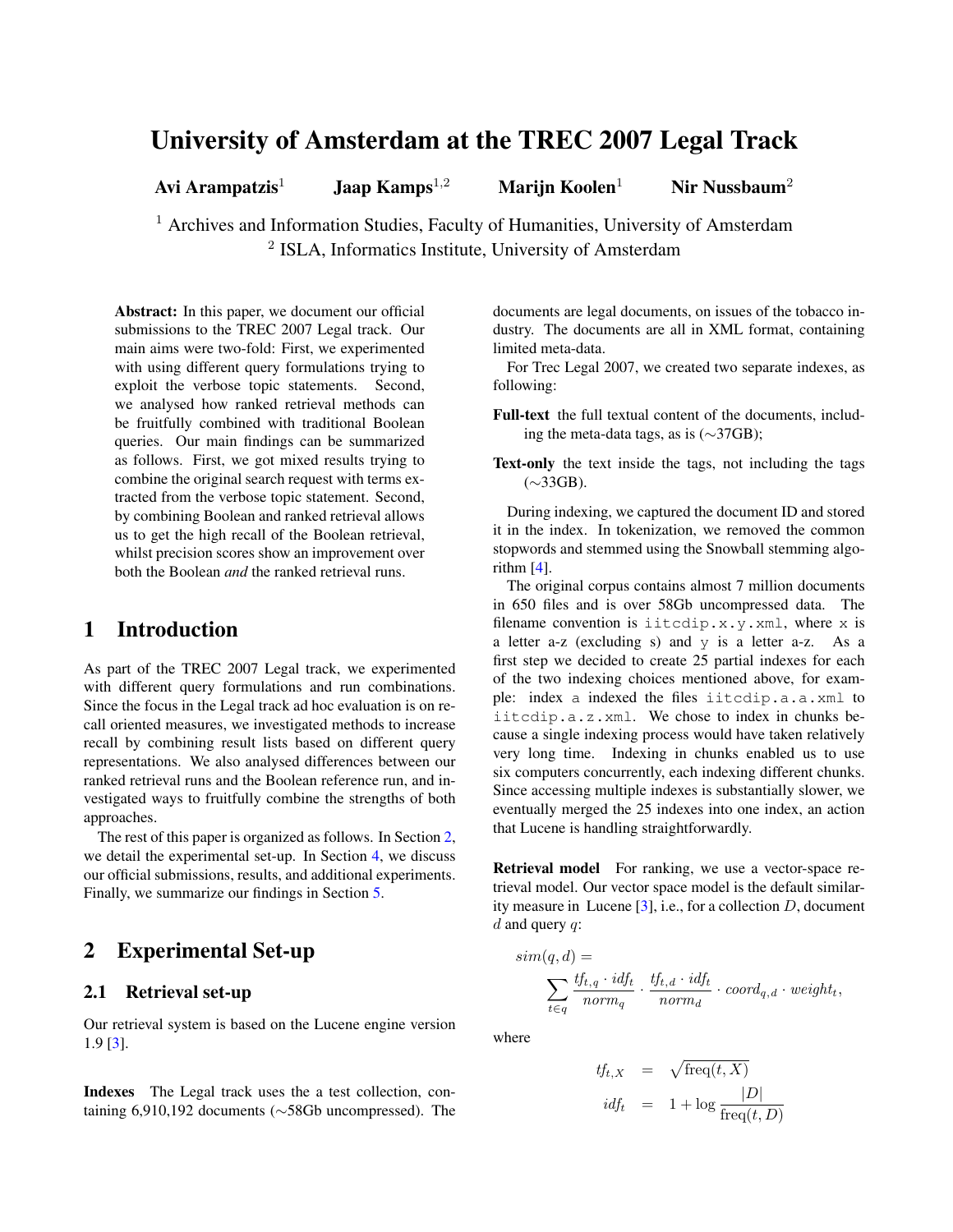$$
norm_q = \sqrt{\sum_{t \in q} t f_{t,q} \cdot idf_t^2}
$$

$$
norm_d = \sqrt{|d|}
$$

$$
coord_{q,d} = \frac{|q \cap d|}{|q|}
$$

### 3 Experiments

#### 3.1 Runs

This was our first participation in Trec Legal, and we only managed to complete a single run by the deadline, coded catchup0701p. All the other runs are post-submission experiments and have not been included in the pooling process.

We made runs using the search request as stated in the *RequestedText* tag:

Full-text Runs on the *Full-text* index. In this run, we used the Snowball stemming algorithm on the *RequestedText* meta-data in the query.

This is our official submission catchup0701p, however, we discovered a processing error so we show here the results for the corrected run.

Text-only The same as *Full-text*, but it runs on the *Text-only* index.

The Legal Track topics have very lengthy topic descriptions providing a range of background information on the topic of request. Hence, we tried to extract potentially useful terms from it. Specifically, we decided to select only those terms that are most characteristic for a single topic, with reference to the whole topic set. That is, the terms that best distinguish the topic at hand from the other topics in the topic set. For this we used a variant of the parsimonious language modeling techniques [\[2\]](#page-2-3), and create a query by selecting the 25 terms that are most characteristic for the topic. For example, topic 52 reads:

Please produce any and all documents that discuss the use or introduction of high-phosphate fertilizers (HPF) for the specific purpose of boosting crop yield in commercial agriculture.

#### and the 25 selected terms are:

hpf sugar mh vsf gcc valhalla candy phosphate plaintiffs its fertilizers crop high gladsheim beet yield community groundwater health death use fertiliz contamination phosphat cause

We use the selected terms in the following ways:

<span id="page-1-1"></span>Table 1: Statistics over judged and relevant documents per topic.

|          | nr. of | per topic |            |            |                         |        |  |  |  |
|----------|--------|-----------|------------|------------|-------------------------|--------|--|--|--|
|          | topics | min       |            | max median | mean                    | st.dev |  |  |  |
| judged   | 43     | 488       | 1,000      | 499        | 567.53                  | 164.84 |  |  |  |
| relevant | 43     | 10        | 391        | 72.        | 101.02                  | 97.76  |  |  |  |
| В        | 43     |           | 103 22.518 |            | 2,665 5,004.02 6,156.75 |        |  |  |  |

- SelectedTerms The query string fed into Lucene is the original query (the *RequestedText* tag) appended by the most significant 25 terms in the background information supplied in the file  $fullL07_v1.xml$ . Duplicate terms are removed.
- CombiTextSelectedTerms A combination of Text-only and SelectedTerms. We use the standard combination method CombSUM [\[1\]](#page-2-4) and combine full length runs, without normalizing the scores.

# <span id="page-1-0"></span>4 Results

#### 4.1 Topics and judgments

The results are based on the qrels over 43 topics. Statistics of the assessments are shown in Table [1.](#page-1-1) We include the number of results of the negotiated Boolean query ("B" for short), since it plays an important role in the recall oriented measures used. It is striking that the B number is orders of magnitude larger than the number of known relevant documents. Moreover, there is no significant correlation between B and the number of relevant documents (Pearson  $r = 0.059$ ). There is a significant correlation (0.55) between the number of judged and number of found relevant documents, which is not unexpected.

#### 4.2 Runs

Table [2](#page-2-5) shows the results for the Legal track (all scores based on l07 eval v1.0). First, we look at (the corrected version of) our official submission, Full-text, and compare it to the similar Text-only run. The Full-text run scores marginally better on bpref, but the Text-Only run scores marginally better on all other measures including the main measure estimated recall at B.

Second, we look at the SelectedTerms run. We see a drop in performance for all measures. This is not unexpected: the selected terms from the complete topic statement are less focused on the topic. Nevertheless, the run may have picked up documents that are missed by the original query or improve the ranking of retrieved relevant documents. Can we use these results to improve recall in our original run? We combine the results from the two runs Text-only and SelectedTerms using standard CombSUM. That is, for a result  $r_i$ , we compute the combined score